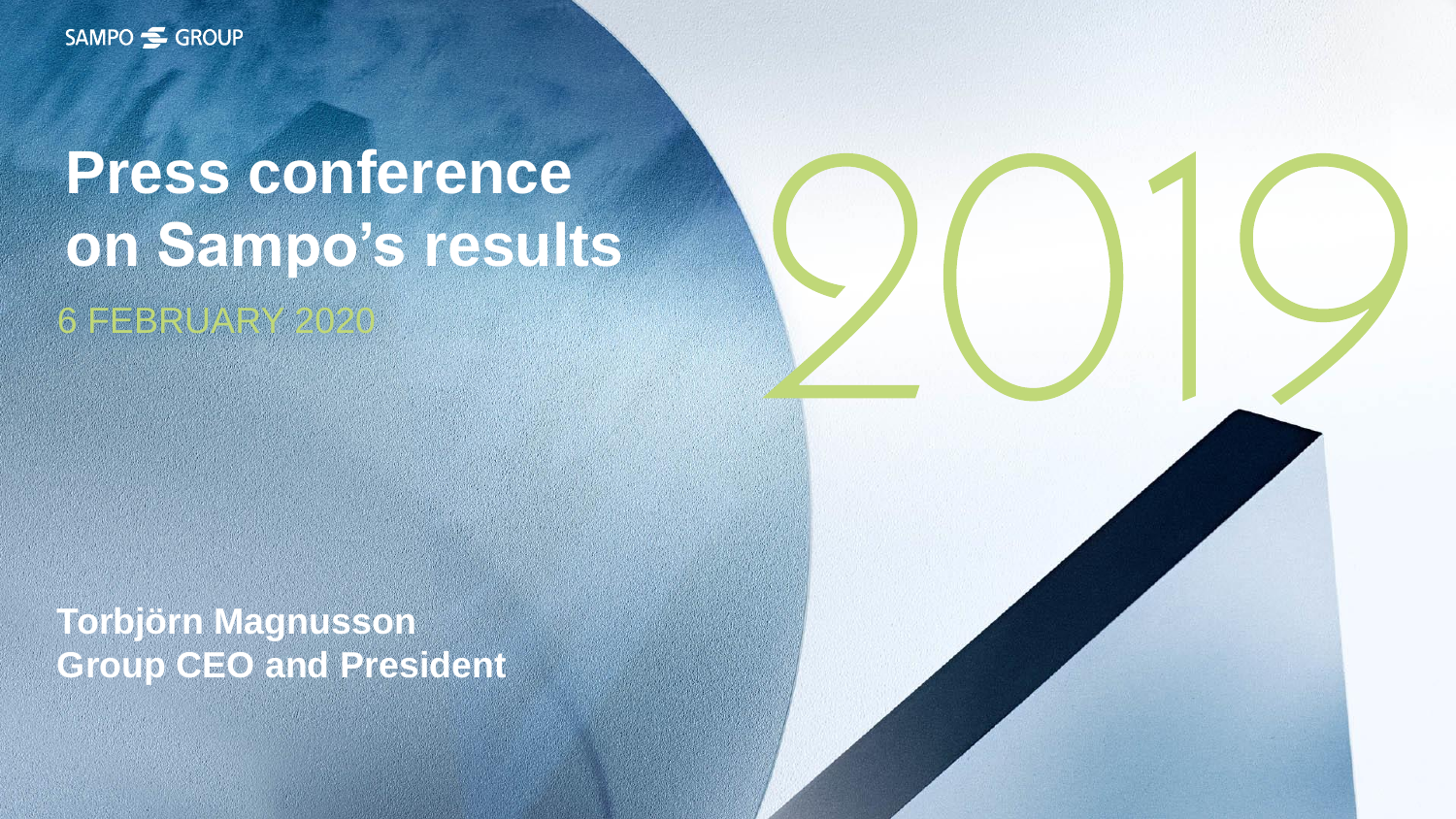#### **Good development in insurance businesses, results burdened by Nordea one-offs**

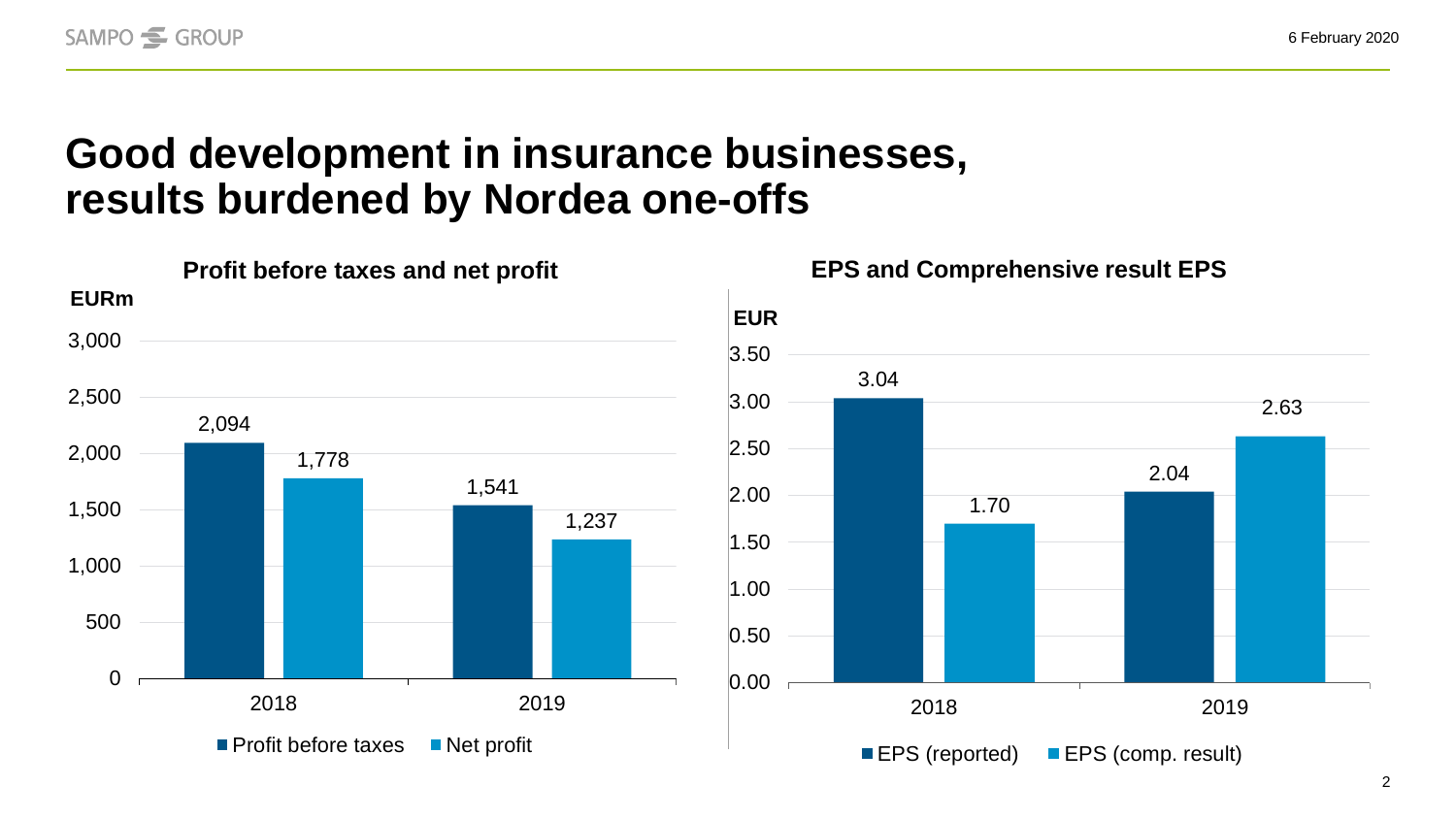## **Sampo is primarily an insurance group**

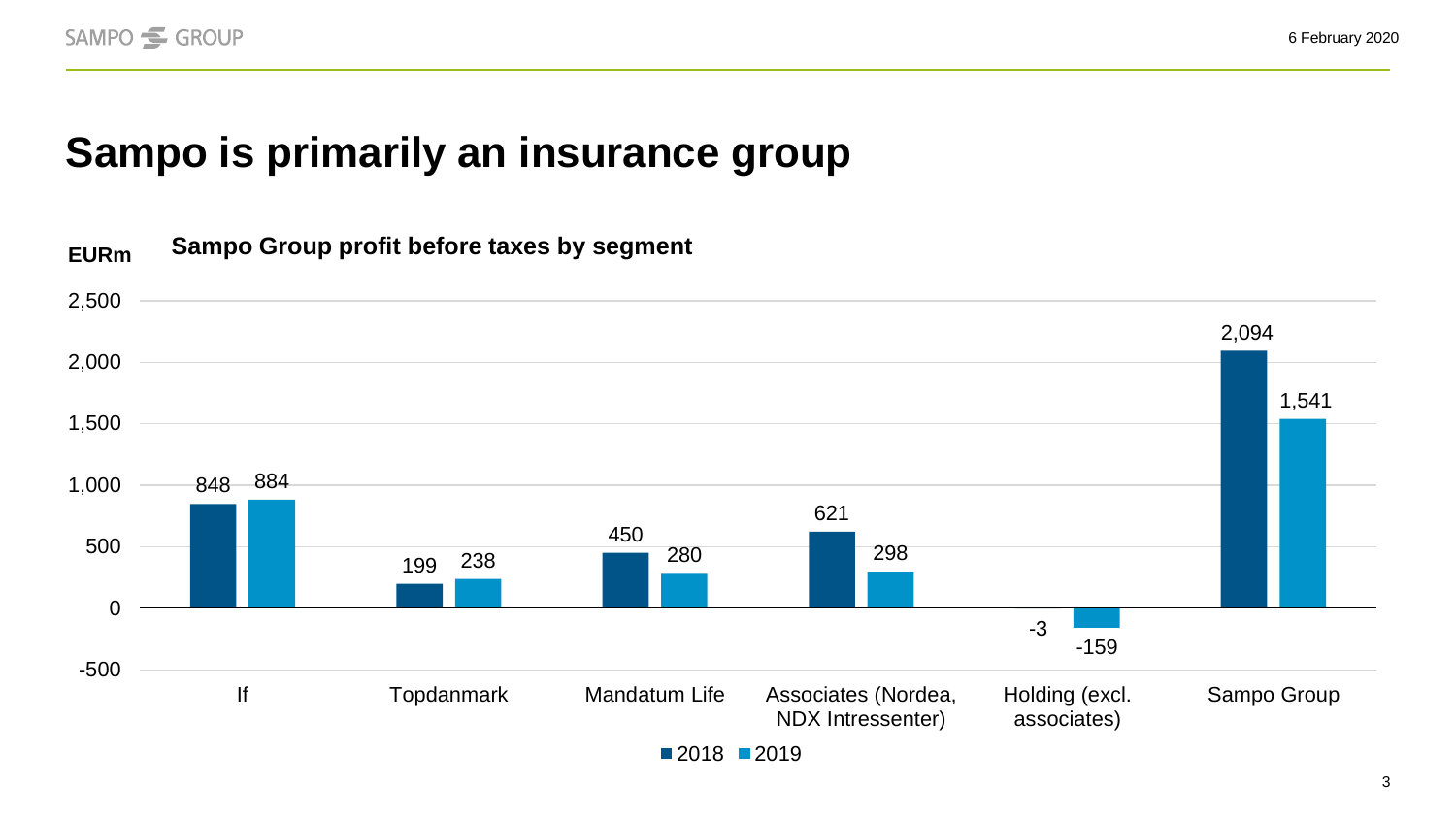#### **Sampo Group net asset value stable**

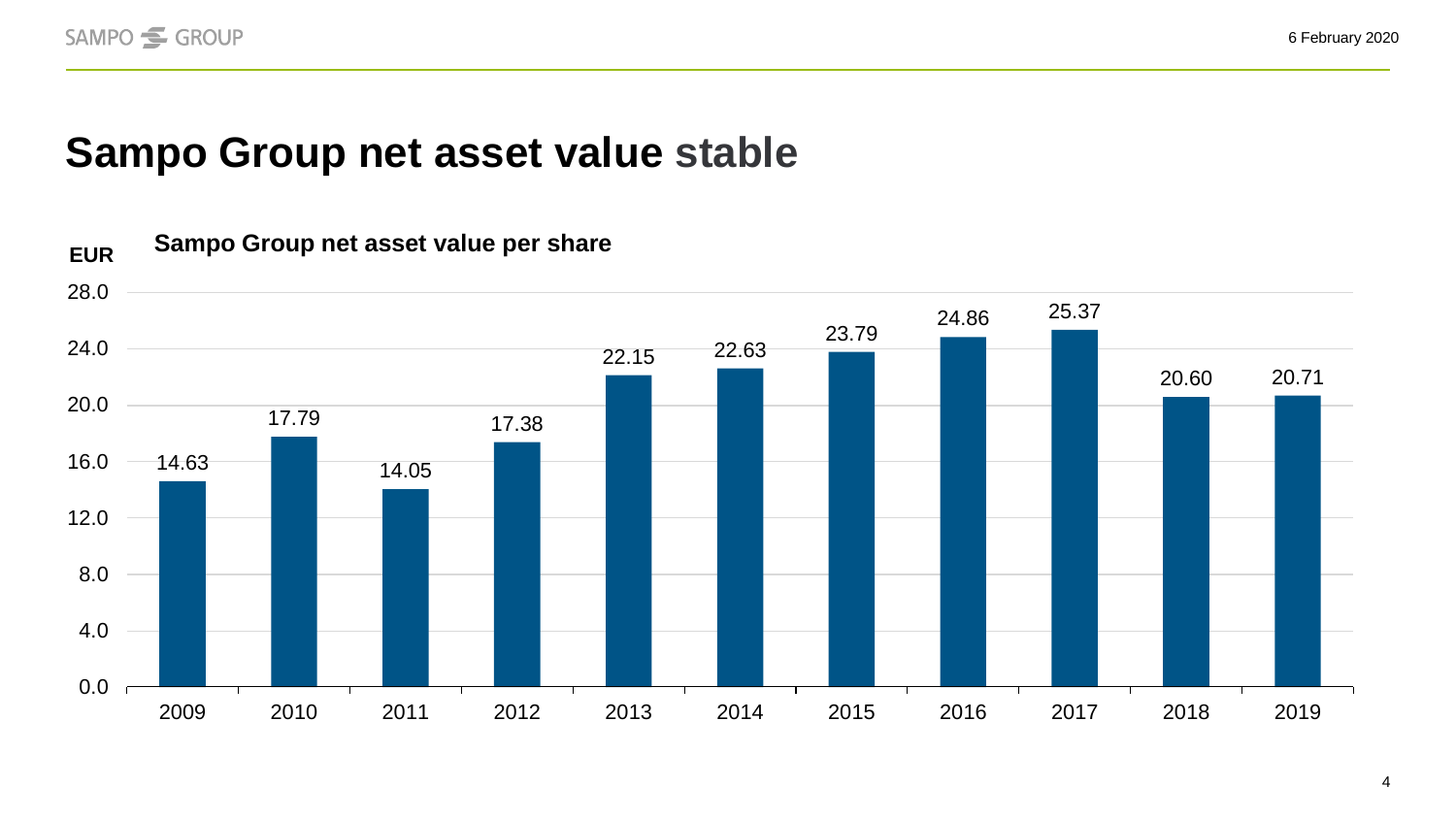## **If shows very high quality in underwriting**

#### **If combined ratio development**

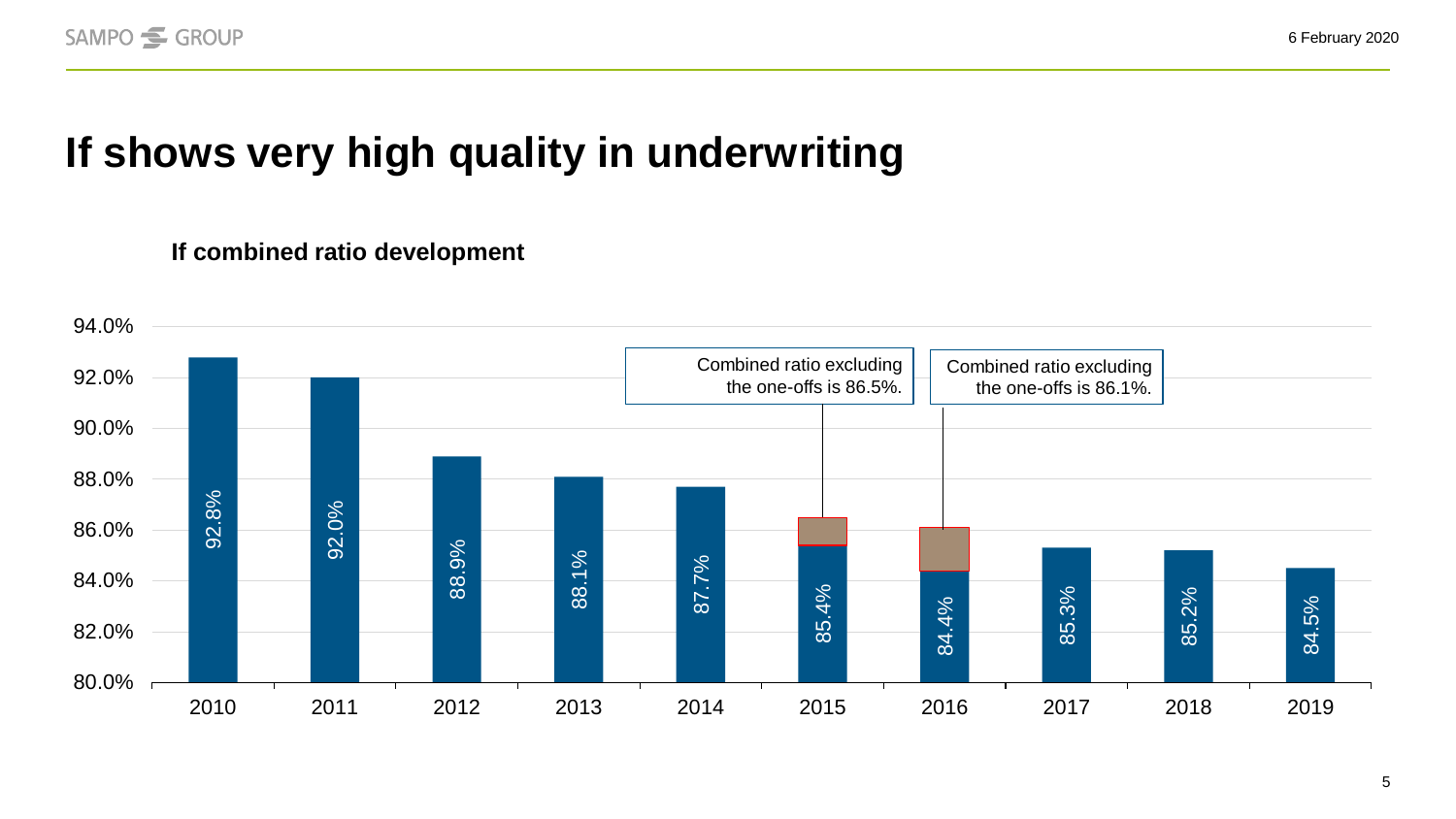#### **Nordea financial targets**

#### **Cost to income ratio in FY22**

**50%**

#### **Return on equity in FY22**

**>10%**

# **Capital policy 150-200 bps management buffer**

**above the regulatory CET1 requirement**

#### **Dividend policy**

**60-70% pay-out of distributable profits to shareholders Excess capital intended to be distributed to shareholders through buybacks**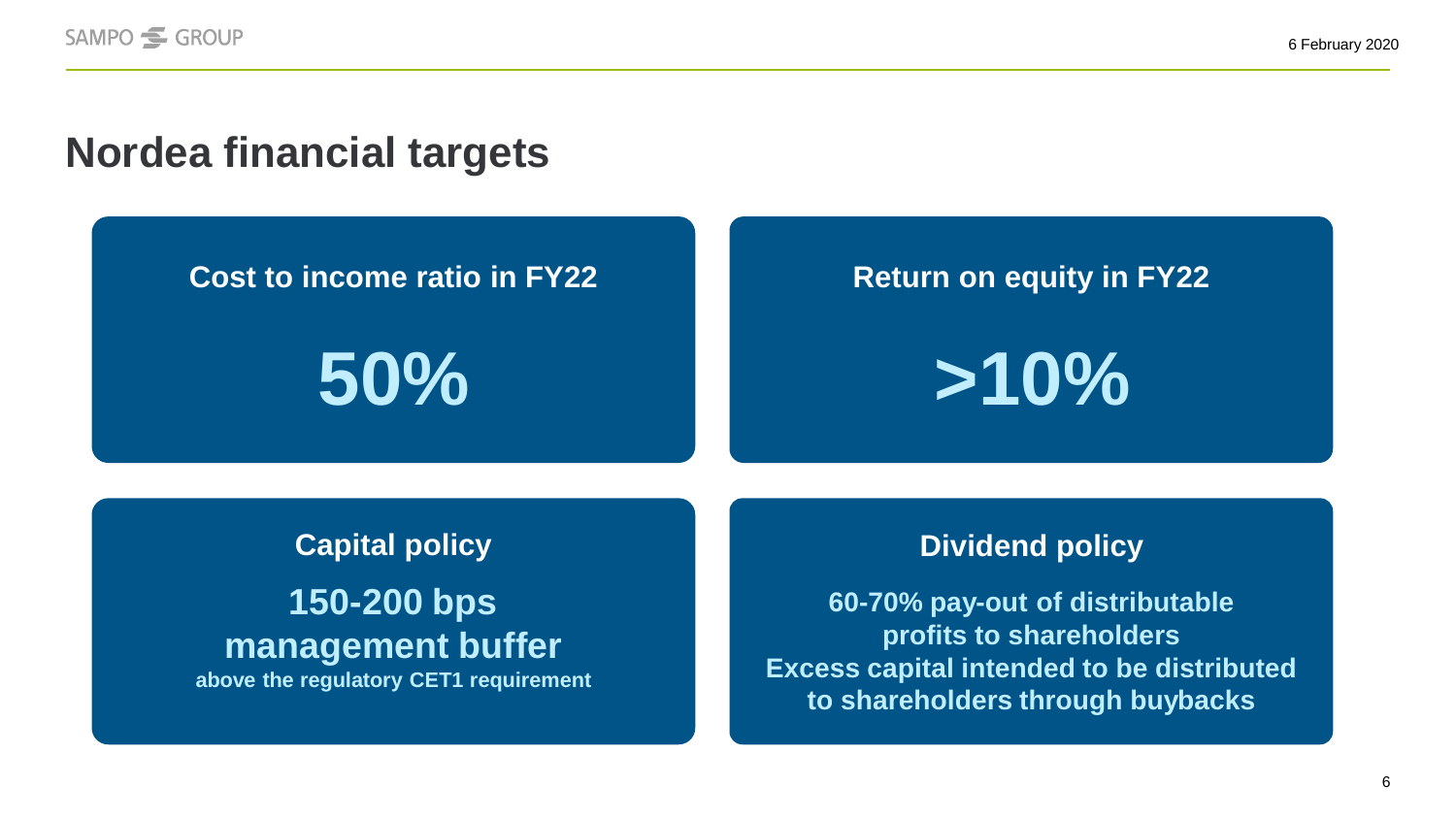### **Topdanmark has an excellent track record in underwriting**



#### **Topdanmark combined ratio development\***

\*as reported by Topdanmark stand-alone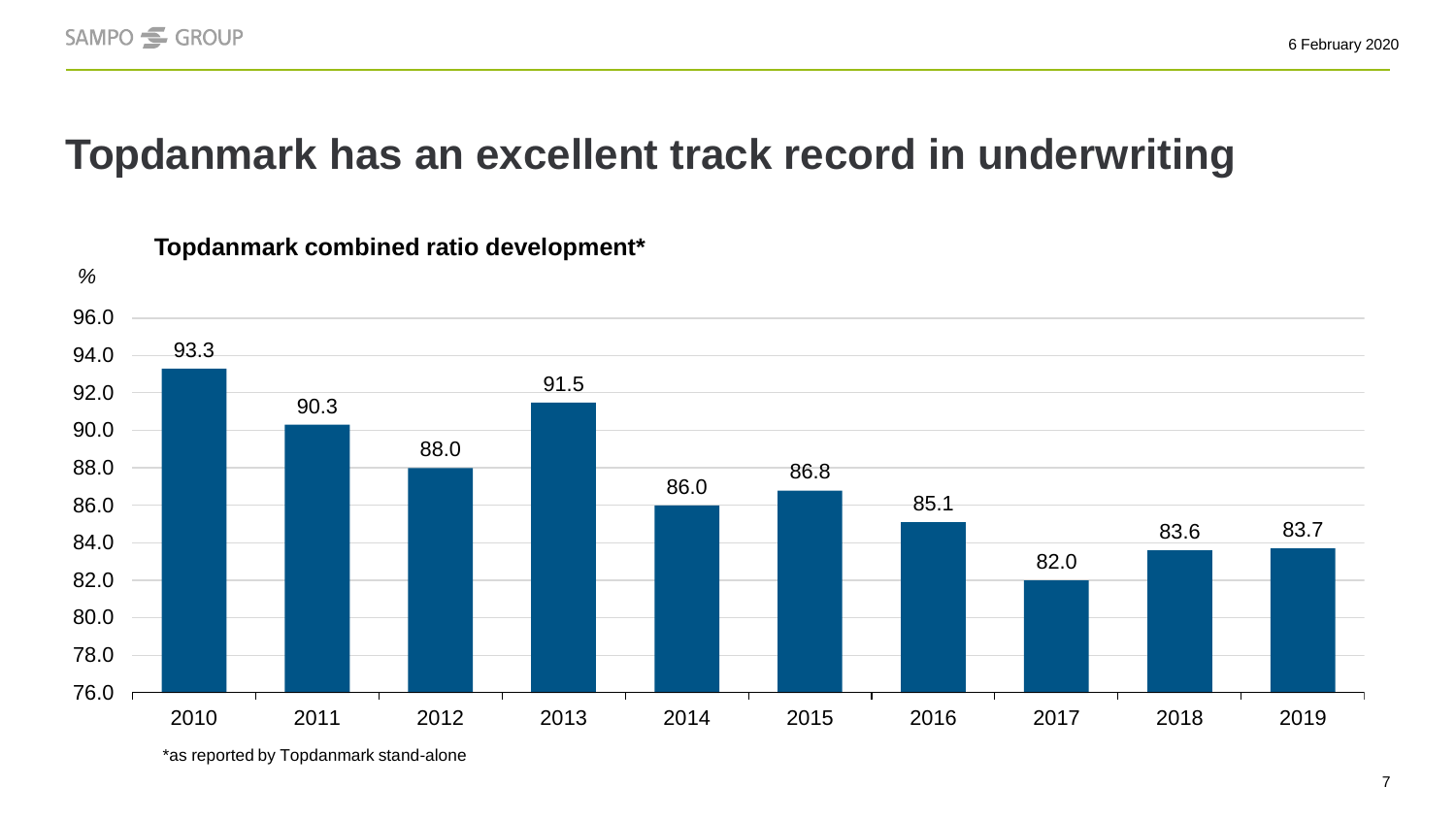### **Mandatum Life's figures were boosted by favourable development in equity markets**



\* Excluding the run-off gain of EUR 197 million from the Danske Bank Co-operation agreement.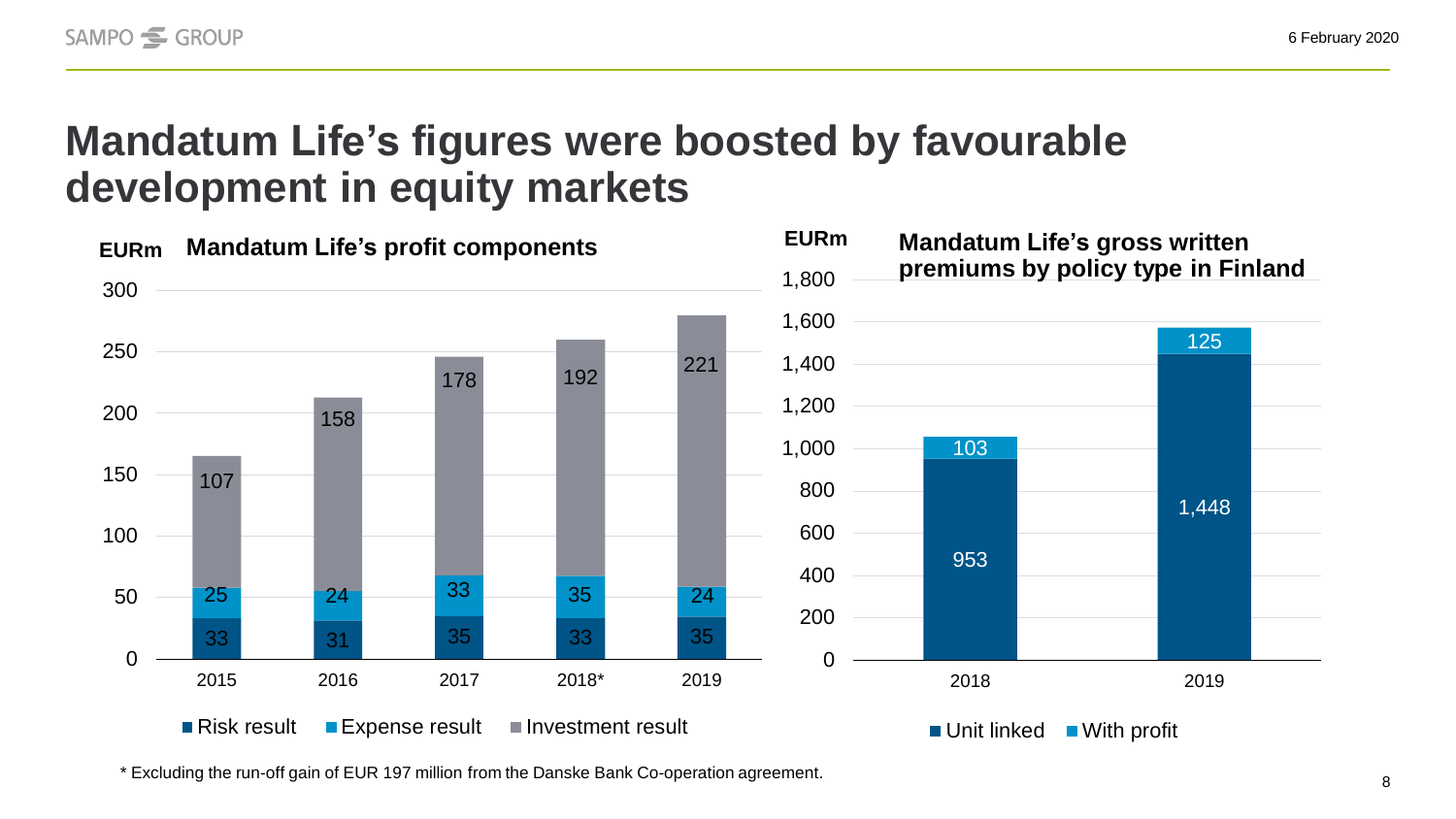6 February 2020

## **Sampo still pays a high dividend**



\*Board proposal to the Annual General Meeting to be held on 23 April 2020.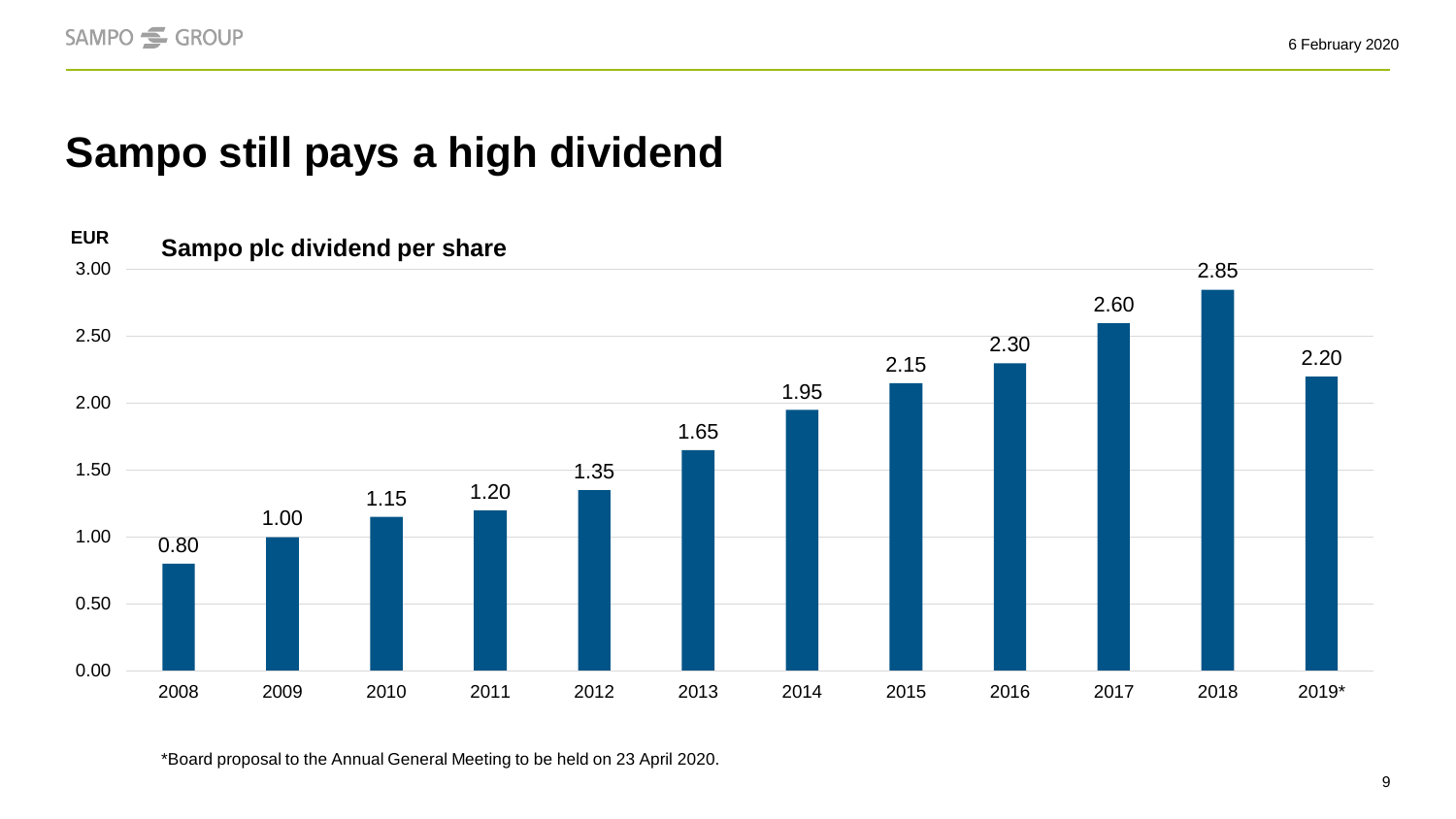### **Outlook for 2020**

Sampo Group's business areas are expected to report good operating results for 2020.

However, the marked-to-market results are, particularly in life insurance, highly dependent on capital market developments. The continuing low interest rate level also creates a challenging environment for reinvestment in fixed income instruments.

If P&C is expected to reach a combined ratio of 85–89 per cent in 2020.

With regard to Topdanmark reference is made to the profit forecast model that the company publishes quarterly.

Nordea's contribution to the Group's profit is expected to be significant.